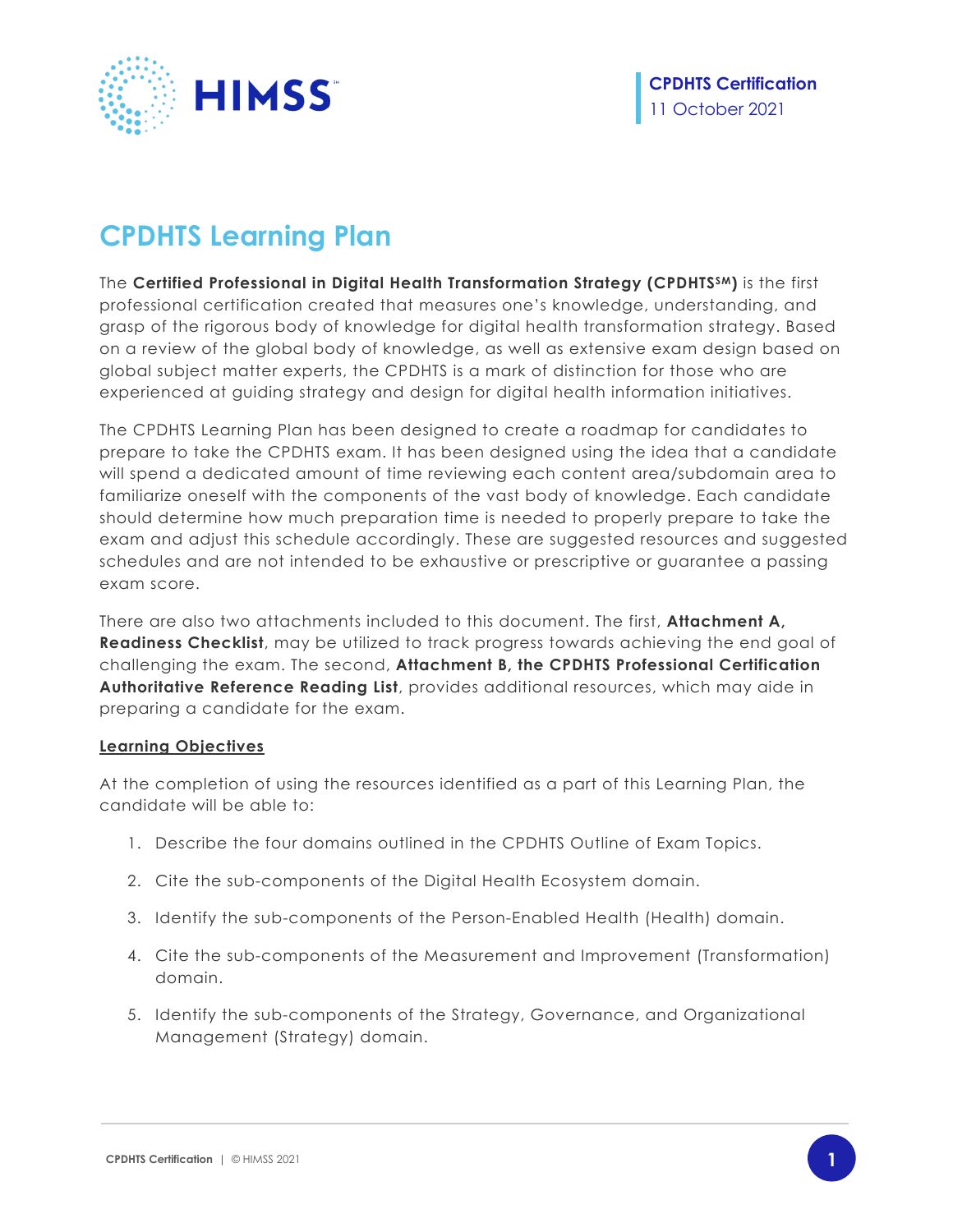- 6. Articulate the meaning of digital health, why it is critical to delivering care where and when it is needed, and how it relates to the various stakeholders in the health ecosystem.
- 7. Describe the four components of a digital health framework.
- 8. Recite the "language and concepts" of a digital health transformation strategist.
- 9. Identify a potential digital health strategy for your organization that incorporates the resources reviewed for exam preparation.

HIMSS recommends that all exam candidates exam begin preparing by reviewing the **CPDHTS Candidate Handbook** located [here](https://www.himss.org/resources-certification/cpdhts-candidate-handbook)**.**

We have also created the **CPDHTS Competency Gap Assessment Tool**. This tool, found [here,](https://www.himss.org/resources-certification/cpdhts-competency-gap-assessment) will help candidates determine their readiness for the exam. It will help identify personal strengths and areas for growth to support professional development objectives and help candidates acquire or strengthen skills and competencies required for success as digital health transformation strategist.

### **Recommended Resources**

HIMSS (2020). *Digital Health: A Framework for Healthcare Transformation* [White paper]. Office of Scientific Research. [https://www.himss.org/resources/digital-health-framework](https://www.himss.org/resources/digital-health-framework-healthcare-transformation-white-paper)[healthcare-transformation-white-paper](https://www.himss.org/resources/digital-health-framework-healthcare-transformation-white-paper)

Snowdon, A. (2020). *The Digital Transformation Blueprint: Driving Improved Outcomes Through Measurement of Digital Health Dimensions* [Webinar]. [https://www.himsslearn.org/digital-transformation-blueprint-driving-improved-outcomes](https://www.himsslearn.org/digital-transformation-blueprint-driving-improved-outcomes-through-measurement-digital-health)[through-measurement-digital-health](https://www.himsslearn.org/digital-transformation-blueprint-driving-improved-outcomes-through-measurement-digital-health)

Arlotto, P., & Irby, S. P. (2020). *Orchestrating Value: Population Health in the Digital Age.*  CRC Press, Taylor & Francis Group.

Deloitte. (2019). *Closing the Digital Gap: Shaping the Future of UK Healthcare* [Research paper]. [https://www2.deloitte.com/content/dam/Deloitte/uk/Documents/life-sciences](https://www2.deloitte.com/content/dam/Deloitte/uk/Documents/life-sciences-health-care/deloitte-uk-life-sciences-health-care-closing-the-digital-gap.pdf)[health-care/deloitte-uk-life-sciences-health-care-closing-the-digital-gap.pdf](https://www2.deloitte.com/content/dam/Deloitte/uk/Documents/life-sciences-health-care/deloitte-uk-life-sciences-health-care-closing-the-digital-gap.pdf)

### **Other Supplementary Materials**

HIMSS, along with the [Global Certification Board for Healthcare Information and](https://www.himss.org/global-certification-board-healthcare-information-and-management-systems-gcb4hit) [Management Systems,](https://www.himss.org/global-certification-board-healthcare-information-and-management-systems-gcb4hit) has prepared a listing of authoritative references which may also be accessed when preparing for the CPDHTS exam. Please see **Attachment B-CPDHTS Professional Certification Reference Reading List.** 

### **Other Online References**

[HIMSS Accelerating Digital Health Transformation Globally: A Comprehensive and](https://www.himss.org/events/digital-health-transformation-course)  [Systematic Overview](https://www.himss.org/events/digital-health-transformation-course)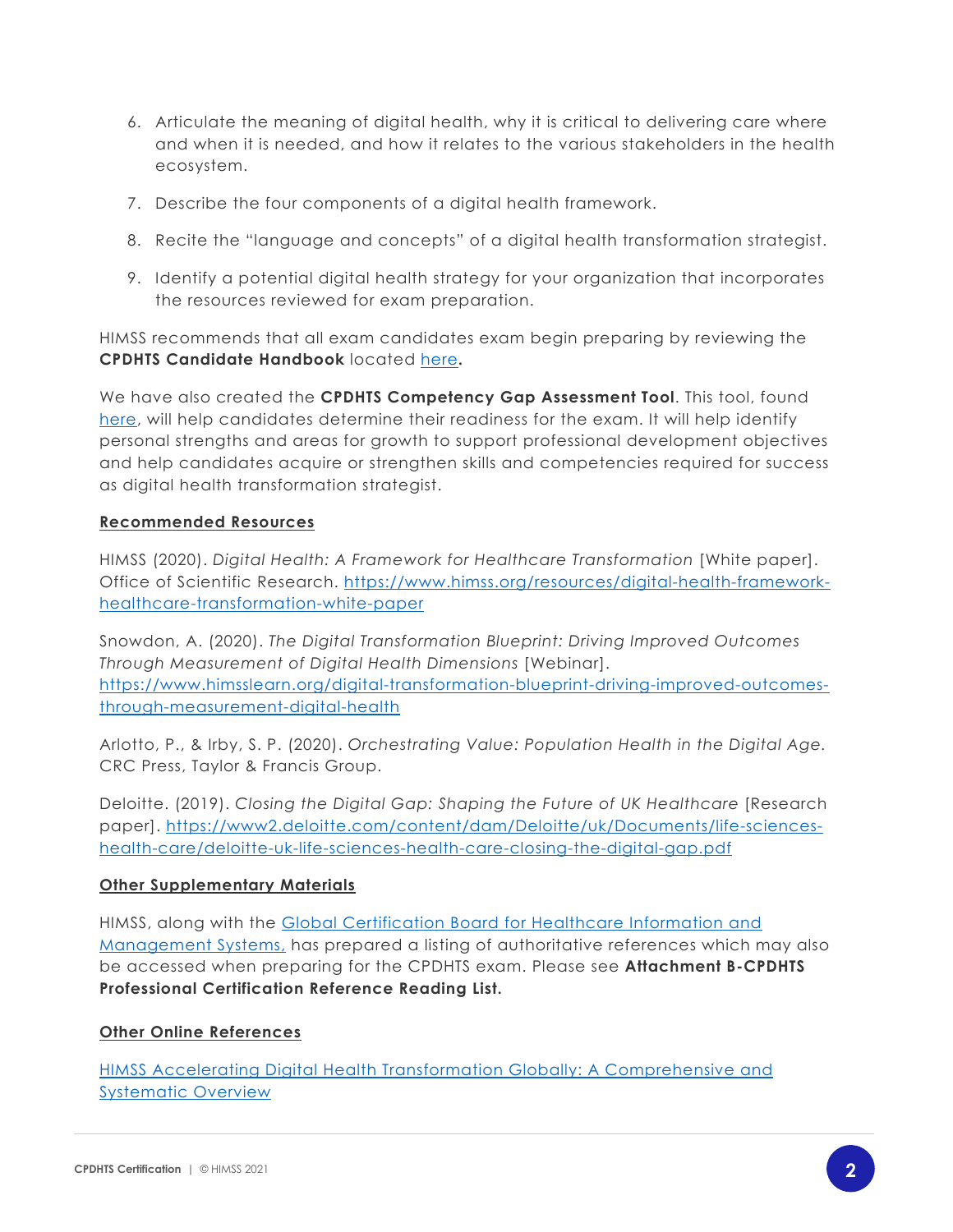Aligned to the *Digital Health: A Framework for Healthcare Transformation* white paper, learners will be guided through ten modules covering the digital health transformation ecosystem. All course content was developed by subject matter experts currently teaching or practicing in the digital health transformation strategy ecosystem. The course was designed by Anne Snowdon, RN, PhD, FAAN. Approximate seat time is 10 hours.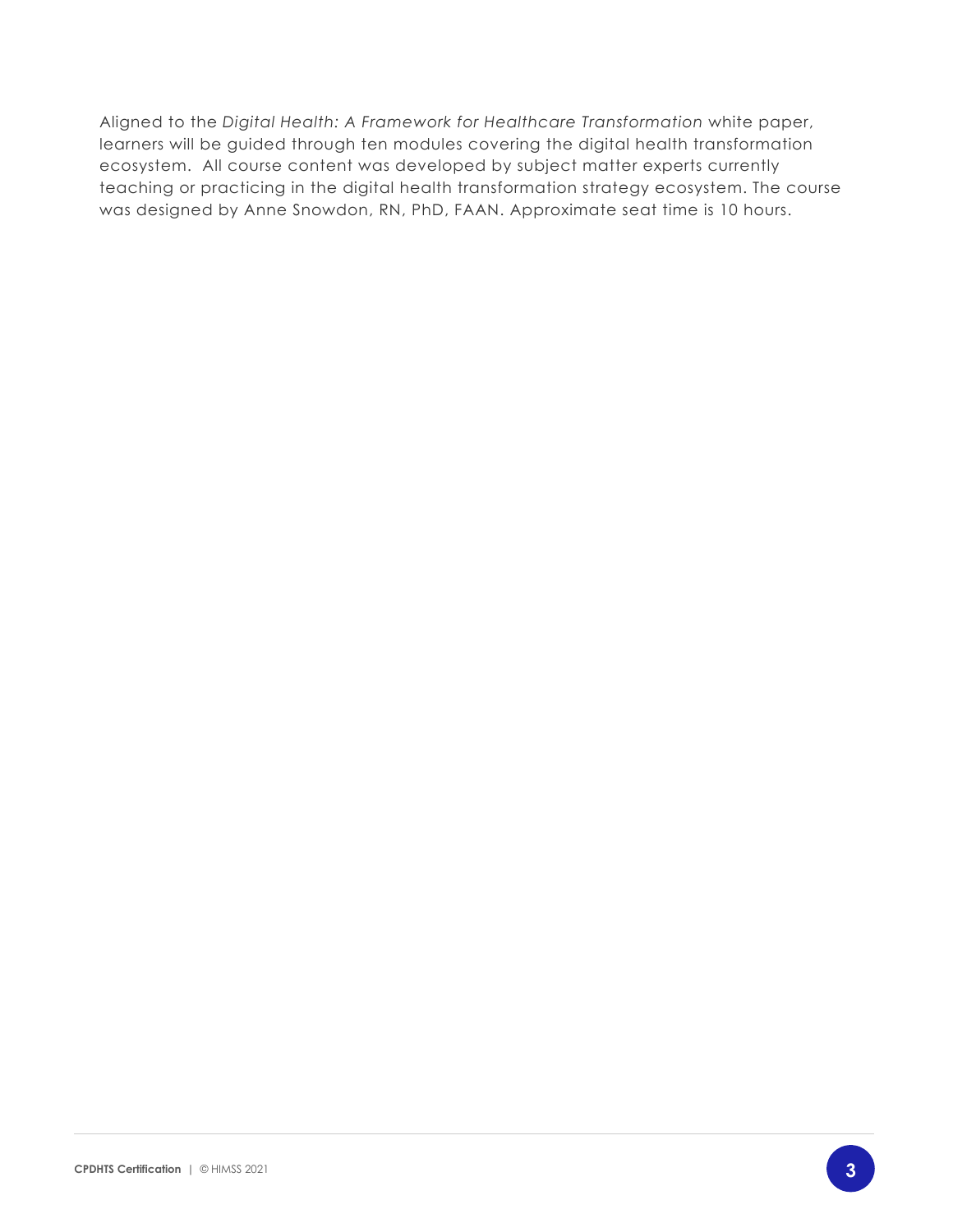## **Attachment A**

## **Readiness Checklist**

| <b>Activity</b>                                                                                                                                                                                                                                                                                    | <b>Date Completed</b> |
|----------------------------------------------------------------------------------------------------------------------------------------------------------------------------------------------------------------------------------------------------------------------------------------------------|-----------------------|
| <b>Pre-Review Tasks:</b>                                                                                                                                                                                                                                                                           |                       |
| Assemble study aides, e.g., 3x5 notecards, pens, multi-colored highlighters,<br>mini-Post-it Notes, notebook, rubber bands to hold groups of notecards,<br>snacks (pretzels, carrots, other crunchy items and favorite cold beverages)                                                             |                       |
| Prepare your study area, e.g., comfortable chair with cushions, lighting,<br>study aide organization systems                                                                                                                                                                                       |                       |
| <b>Week One Tasks:</b>                                                                                                                                                                                                                                                                             |                       |
| Review the CPDHTS information on the HIMSS website here                                                                                                                                                                                                                                            |                       |
| Review the CPDHTS Candidate Handbook located here                                                                                                                                                                                                                                                  |                       |
| Identify a target date to take CPDHTS Exam                                                                                                                                                                                                                                                         |                       |
| Based on the identified exam target date, identify the number of weeks,<br>and deadline date, to prepare                                                                                                                                                                                           |                       |
| Review the CPDHTS Professional Certification Reference Reading List,<br>determine which books to order from Taylor & Francis and place your<br>order (use discount code HIM25* for 25% off and free shipping)                                                                                      |                       |
| <b>Week Two Tasks:</b>                                                                                                                                                                                                                                                                             |                       |
| Complete the CPDHTS Competency Gap Assessment Tool                                                                                                                                                                                                                                                 |                       |
| Based on the gap analysis, identify specific sub-domain areas of focus                                                                                                                                                                                                                             |                       |
| Schedule the CPDHTS Exam (candidates may want to wait until studying is<br>completed before scheduling the exam which can be done anytime<br>during studying and review)                                                                                                                           |                       |
| <b>Week Three Tasks:</b>                                                                                                                                                                                                                                                                           |                       |
| Download the recommended resource Digital Health: A Framework for<br>Healthcare Transformation [White paper]. Office of Scientific Research.<br>https://www.himss.org/resources/digital-health-framework-healthcare-<br>transformation-white-paper                                                 |                       |
| Scan the Table of Contents (p. 1)                                                                                                                                                                                                                                                                  |                       |
| Read the Introduction (pp. 2-4)                                                                                                                                                                                                                                                                    |                       |
| Read the Summary                                                                                                                                                                                                                                                                                   |                       |
| Review Works Cited (pp. 58-62)                                                                                                                                                                                                                                                                     |                       |
| Review the Appendix (pp. 63-69)                                                                                                                                                                                                                                                                    |                       |
| Read all content sections (pp. 8-56)                                                                                                                                                                                                                                                               |                       |
| <b>Week Four Tasks:</b>                                                                                                                                                                                                                                                                            |                       |
| Review your notes from Week Three Tasks                                                                                                                                                                                                                                                            |                       |
| Register (or sign-in) for an account in the HIMSS Learning Center                                                                                                                                                                                                                                  |                       |
| Listen to the webinar, The Digital Transformation Blueprint: Driving Improved<br>Outcomes Through Measurement of Digital Health Dimensions [Webinar]<br>located here: https://www.himsslearn.org/digital-transformation-blueprint-<br>driving-improved-outcomes-through-measurement-digital-health |                       |
| Enter Snowdon and search for other webinars to review, listen to a<br>minimum of three (3)                                                                                                                                                                                                         |                       |
| Re-review webinars for areas of interest                                                                                                                                                                                                                                                           |                       |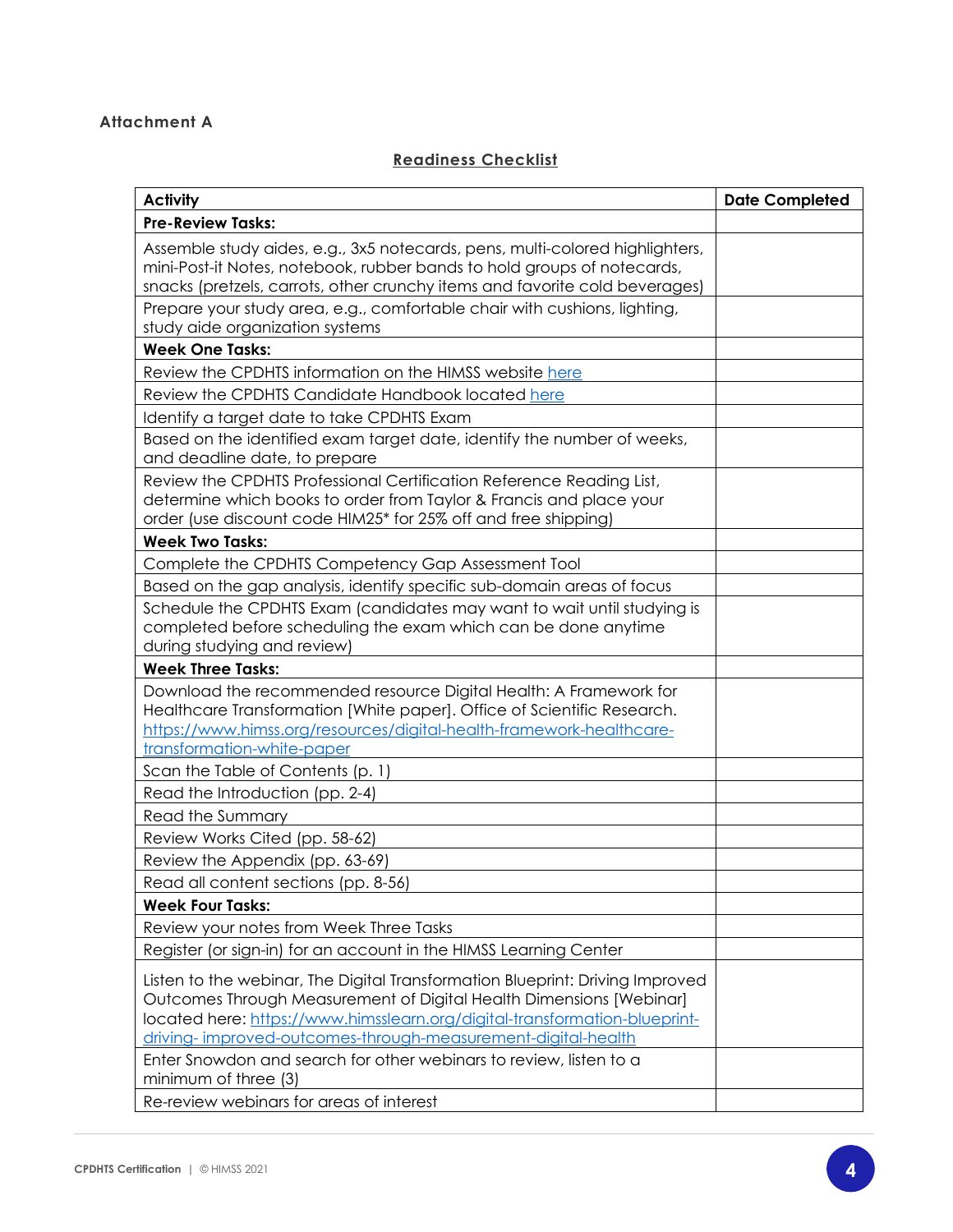| Review your vocabulary notecards and notes from Week Three and Week<br>Four tasks                                                                                                                                                                                      |  |
|------------------------------------------------------------------------------------------------------------------------------------------------------------------------------------------------------------------------------------------------------------------------|--|
| <b>Week Five Tasks:</b>                                                                                                                                                                                                                                                |  |
| Register for/purchase the course Accelerating Digital Health<br>Transformation Globally: A Comprehensive and Systematic Review<br>located here: https://www.himss.org/events/digital-health-transformation-<br>course                                                  |  |
| Consume modules 1-5 of the course                                                                                                                                                                                                                                      |  |
| Re-take each knowledge check and exam, one after another, to simulate<br>taking the actual exam                                                                                                                                                                        |  |
| Review your vocabulary notecards and notes from the previous Weeks<br>Two, Three, and Four Tasks                                                                                                                                                                       |  |
| <b>Week Six Tasks:</b>                                                                                                                                                                                                                                                 |  |
| Consume modules 6-10 of the course                                                                                                                                                                                                                                     |  |
| Re-take each knowledge check and exam, one after another, to simulate<br>taking the actual exam                                                                                                                                                                        |  |
| Review the CPDHTS Outline of Exam Topics for each domain and sub-<br>domain, memorize each                                                                                                                                                                             |  |
| For Domain 1, create a use case narrative on implementing a specific<br>type of digital health technology                                                                                                                                                              |  |
| Repeat for Domain 2                                                                                                                                                                                                                                                    |  |
| Repeat for Domain 3                                                                                                                                                                                                                                                    |  |
| Repeat for Domain 4                                                                                                                                                                                                                                                    |  |
| Create a paper detailing the considerations in each domain and sub-<br>domain, that you would want to communicate to leadership, for<br>implementing your specific type of digital health technology                                                                   |  |
| Review your vocabulary notecards and notes from the previous Weeks<br>Two, Three, Four, and Five Tasks of study                                                                                                                                                        |  |
| <b>Week Seven Tasks:</b>                                                                                                                                                                                                                                               |  |
| Download the white paper and review: Closing the Digital Gap: Shaping<br>the Future of UK Healthcare [Research paper].<br>https://www2.deloitte.com/content/dam/Deloitte/uk/Documents/life-<br>sciences-health-care/deloitte-uk-life-sciences-health-care-closing-the- |  |
| <u>digital-gap.pdt</u><br>Using the CPDHTS Reference Reading List, review sections for those books<br>that you've chosen                                                                                                                                               |  |
| Identify other resources of interest to review from the CPDHTS Reference<br><b>Reading List</b>                                                                                                                                                                        |  |
| Review notes from the previous Weeks Two-Six Tasks of study                                                                                                                                                                                                            |  |
| <b>Week Eight-Nine Tasks:</b>                                                                                                                                                                                                                                          |  |
| Continue downloading and reviewing resources of interest from the<br>CPDHTS Reading List; take extensive notes                                                                                                                                                         |  |
| Based on your readings, add to the use case narratives listed above                                                                                                                                                                                                    |  |
| <b>Week Ten Tasks:</b>                                                                                                                                                                                                                                                 |  |
| Research and study gaps identified in Week Two Tasks of study                                                                                                                                                                                                          |  |
| Create additional vocabulary notecards and notes                                                                                                                                                                                                                       |  |
| Summarize notes                                                                                                                                                                                                                                                        |  |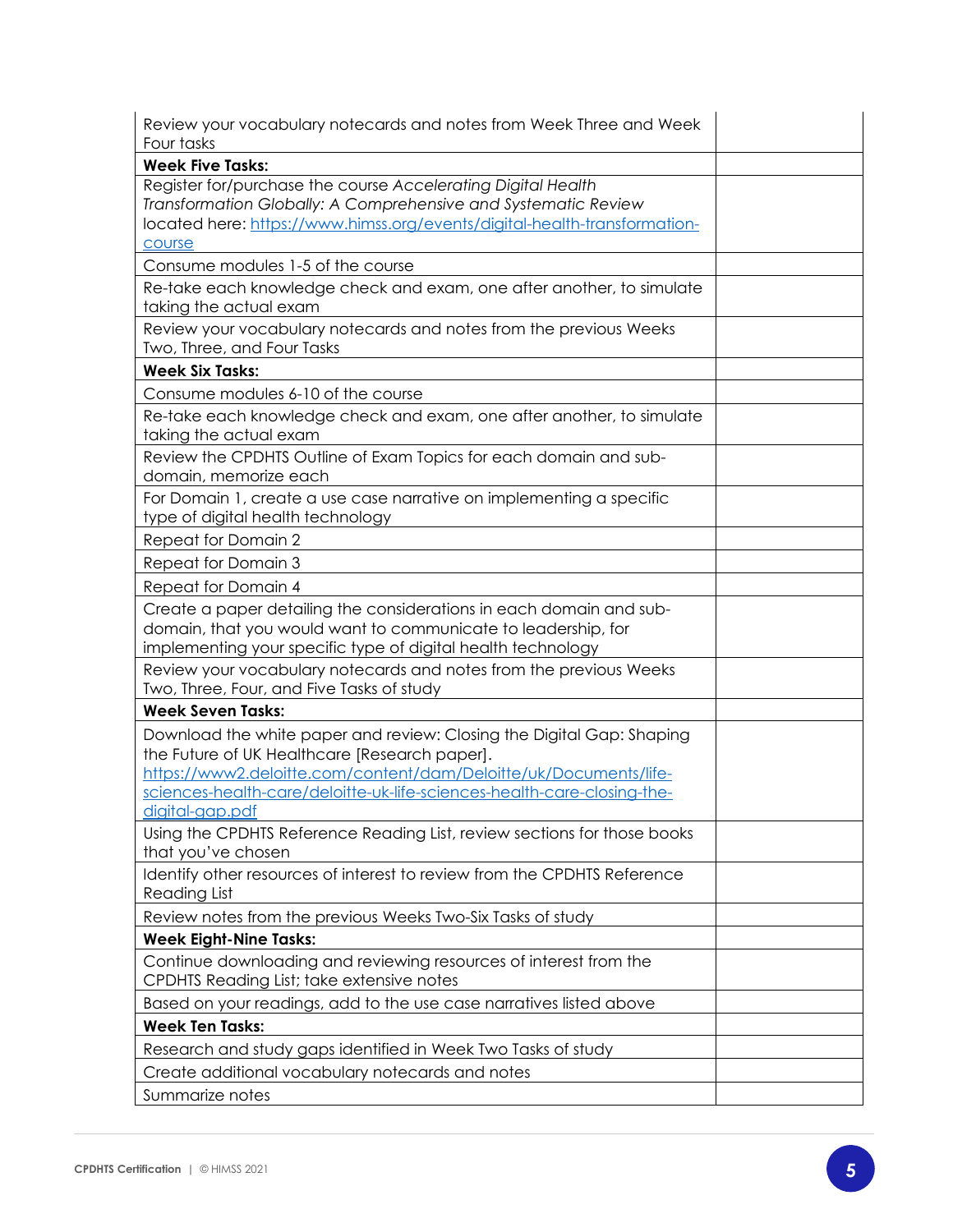| Review vocabulary notecards and notes for Weeks Two-Nine Tasks of study                                                                       |  |
|-----------------------------------------------------------------------------------------------------------------------------------------------|--|
| <b>Week Ten Tasks:</b>                                                                                                                        |  |
| Review all vocabulary note cards and have a friend or family member quized                                                                    |  |
| <b>YOU</b>                                                                                                                                    |  |
| Review and summarize all notes                                                                                                                |  |
| Review vocabulary notecards and summarized notes                                                                                              |  |
| <b>Week Eleven Tasks:</b>                                                                                                                     |  |
| Re-take all knowledge checks and quizzes in the Accelerating Digital<br>Health Transformation Globally: A Comprehensive and Systematic Review |  |
| Review all vocabulary notecards and notes from the previous Week Ten<br>Tasks of study                                                        |  |
| Week Twelve Tasks.                                                                                                                            |  |
| Re-review the CPDHTS Outline of Exam Topics                                                                                                   |  |
| Re-review your use case which incorporated the many elements of your<br>study plan                                                            |  |
| Re-review your vocabulary notecards and notes                                                                                                 |  |
| Sit for the exam                                                                                                                              |  |
| Celebrate your accomplishment of passing the exam!                                                                                            |  |